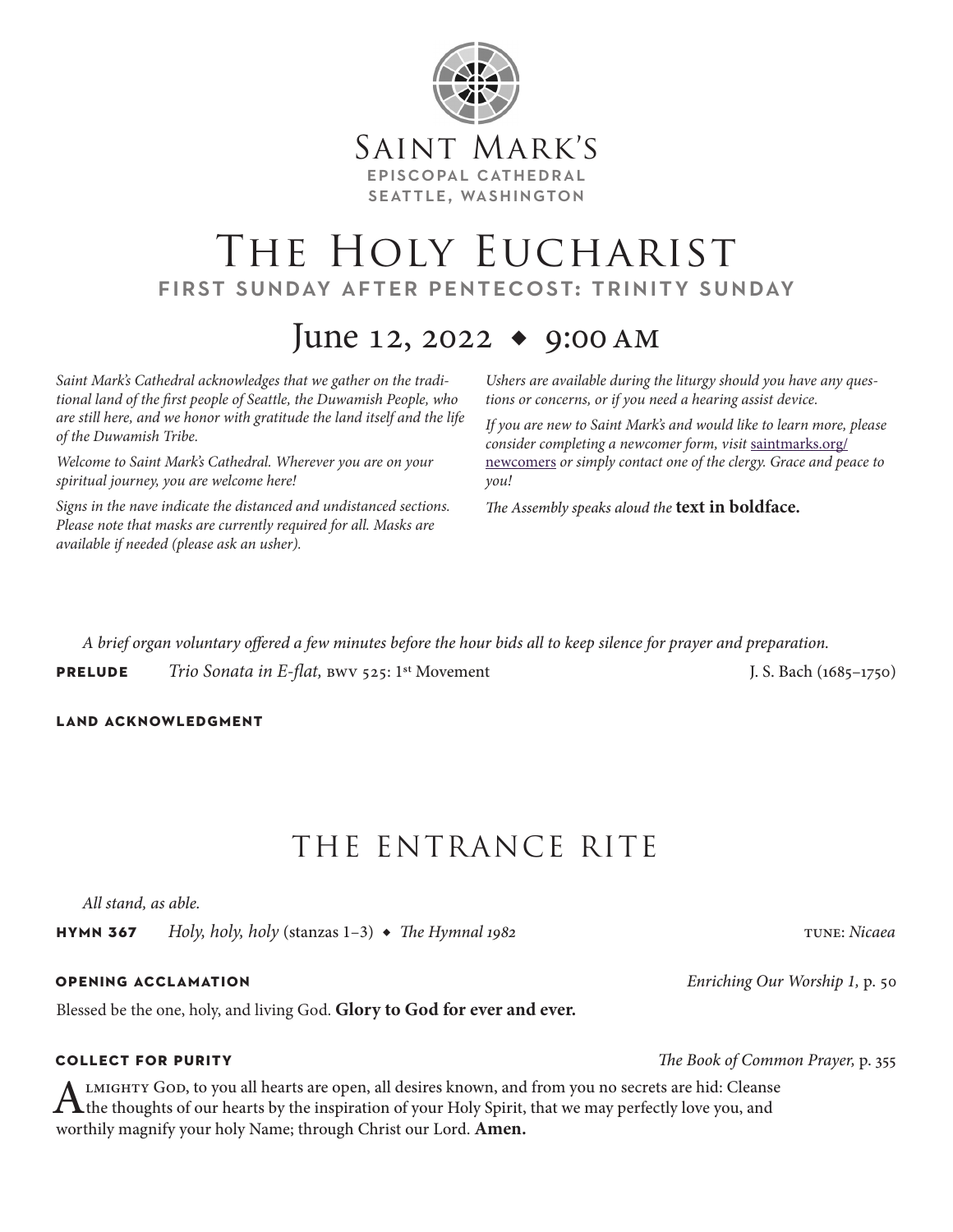

music: *The Hymnal 1982* #210, words: *The Hymnal 1982* #398; public domain.

**collect of the day** *The first Sunday after Pentecost: Trinity Sunday Prayers for an Inclusive Church,* adapt.

God be with you. **And also with you.** Let us pray.

Holy TRINITY,<br>
you are neither monarch nor monologue but an eternal harmony of gift and response: through the Word made flesh and the Spirit of Truth include us and all creation in your extravagant love; through the Wisdom of God, who raises her voice to call us to life. **Amen.**

*Please be seated for the readings.*

## THE LITURGY OF THE WORD

**reading** *Proverbs 8:1-4, 22-31*

Does not wisdom call, and does not understanding raise her voice? On the heights, beside the way, at the crossroads she takes her stand; beside the gates in front of the town, at the entrance of the portals she cries out: "To you, O people, I call, and my cry is to all that live. The Lord created me at the beginning of his work, the first of his acts of long ago. Ages ago I was set up, at the first, before the beginning of the earth. When there were no depths I was brought forth, when there were no springs abounding with water. Before the mountains had been shaped, before the hills, I was brought forth—when he had not yet made earth and fields, or the world's first bits of soil. When he established the heavens, I was

there, when he drew a circle on the face of the deep, when he made firm the skies above, when he established the fountains of the deep, when he assigned to the sea its limit, so that the waters might not transgress his command, when he marked out the foundations of the earth, then I was beside him, like a master worker; and I was daily his delight, rejoicing before him always, rejoicing in his inhabited world and delighting in the human race."

Hear what the Spirit is saying to God's people. **Thanks be to God.**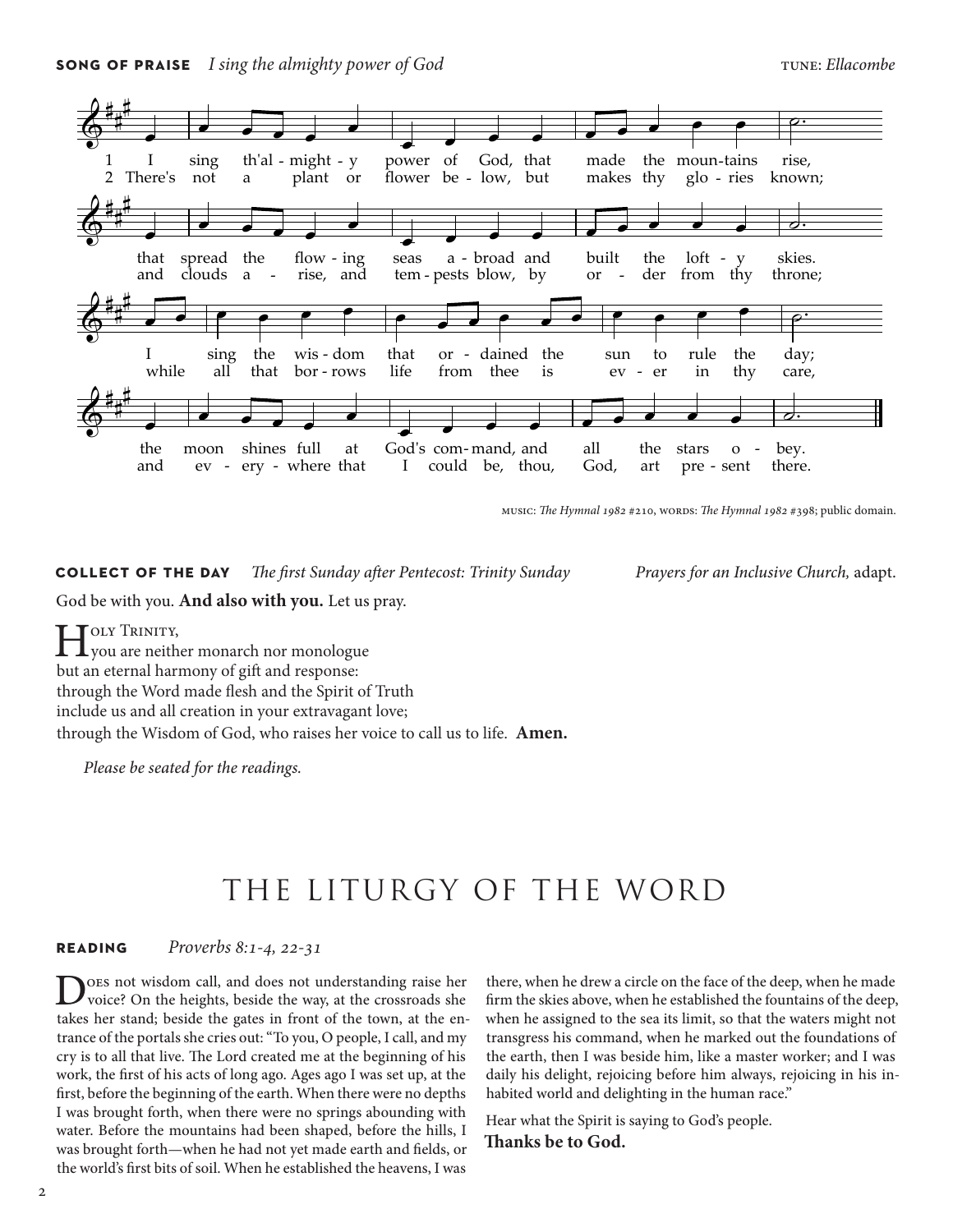*The cantor sings the antiphon, all repeat. The cantor chants the Psalm, all repeat the antiphon where indicated.*



GOD, our Governor, how exalted is your Name in all the world! Out of the mouths of infants and children, your majesty is praised above the heavens. You have set up a stronghold against your adversaries, to quell the enemy and the avenger. **ANTIPHON**

When I consider the heavens, the work of your fingers, the moon and the stars you have set in their courses, What are we that you should be mindful of us, mere mortals that you should seek us out? You have made us but little lower than the angels; you adorn us with glory and honor; **ANTIPHON**

You give us mastery over the works of your hands: you put all things under our feet: All sheep and oxen, even the wild beasts of the field, The birds of the air, the fish of the sea, and whatsoever walks in the paths of the sea. O God, our Governor, how exalted is your Name in all the world! **ANTIPHON**

#### **reading** *Romans 5:1-5*

 $\bigcap$  INCE we are justified by faith, we have peace with God through  $\mathbf{O}_{\text{our}$  Lord Jesus Christ, through whom we have obtained access to this grace in which we stand; and we boast in our hope of sharing the glory of God. And not only that, but we also boast in our sufferings, knowing that suffering produces endurance, and endurance produces character, and character produces hope, and

hope does not disappoint us, because God's love has been poured into our hearts through the Holy Spirit that has been given to us.

Hear what the Spirit is saying to God's people.

**Thanks be to God.**

*After a brief silence the Presider stands; all rise, as able, for the proclamation of the Gospel.*

#### **gospel acclamation** Plainchant Tone I.2

*The cantor introduces the refrain, all repeat it. The cantor chants the verse and all respond with the refrain.*



*Verse:* Glory to the Father, the Son, and the Holy Spirit; to God who is, who was, and who is to come.

## **the holy gospel** *John 16:12-15*

The Holy Gospel of our Lord Jesus Christ according to John. **Glory to you, Lord Christ.**

**J** Esus said to the disciples, "I still have many things to say to you,<br>but you cannot bear them now. When the Spirit of truth comes, he **T** ESUS said to the disciples, "I still have many things to say to you, will guide you into all the truth; for he will not speak on his own, but will speak whatever he hears, and he will declare to you the things that are to come. He will glorify me, because he will take what is

mine and declare it to you. All that the Father has is mine. For this reason I said that he will take what is mine and declare it to you."

The Gospel of the Lord. **Praise to you, Lord Christ.**

**homily** The Reverend Linzi Stahlecker

*Following the homily, the assembly is invited into a period of silence, reflecting on the scriptures and sermon. Please stand, as able, when the Presider stands to introduce the Creed.*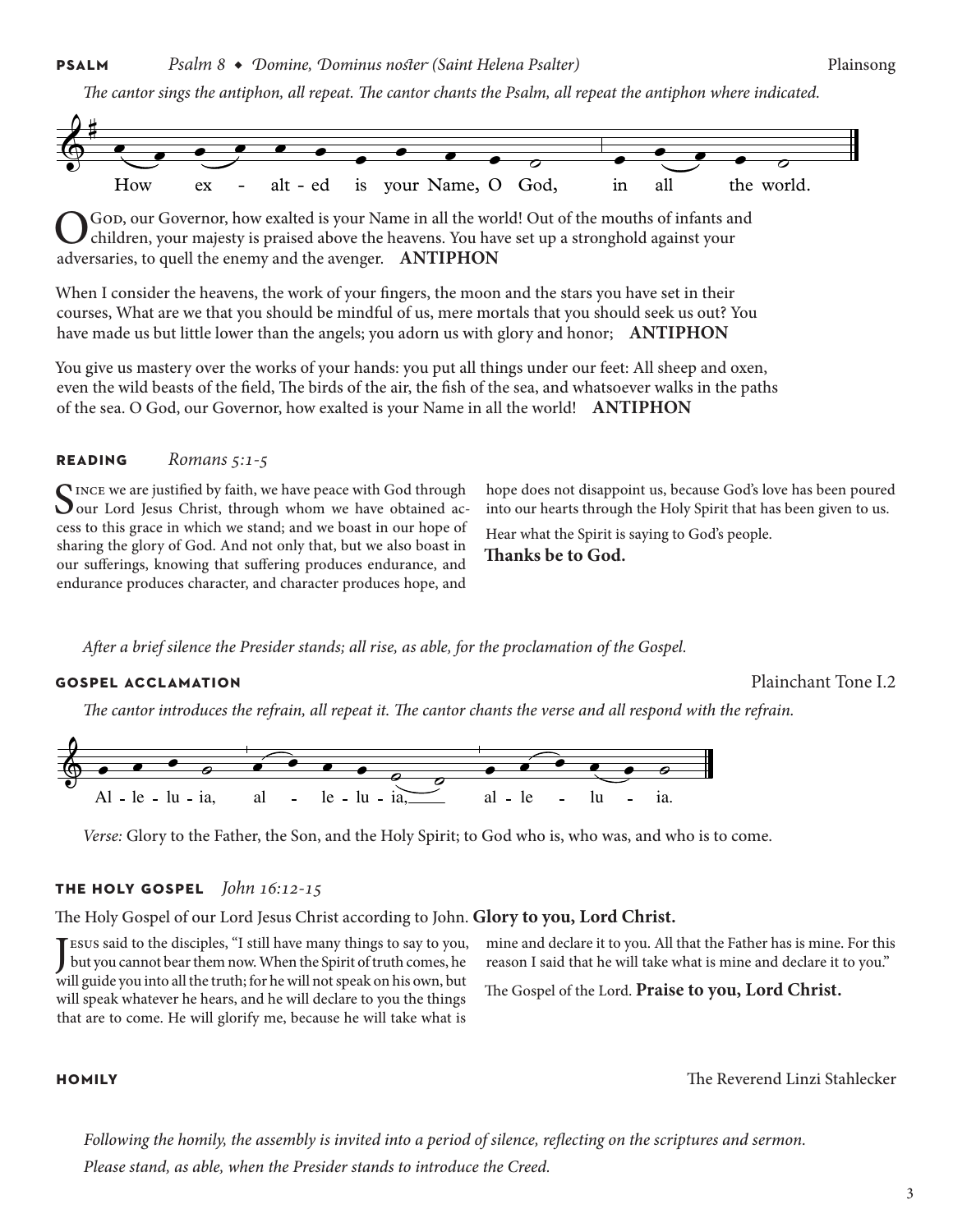- **We believe in one God, the Father, the Almighty, maker of heaven and earth, of all that is, seen and unseen.**
- **We believe in one Lord, Jesus Christ, the only Son of God, eternally begotten of the Father, God from God, Light from Light, true God from true God, begotten, not made, of one Being with the Father; through him all things were made. For us and for our salvation he came down from heaven, was incarnate of the Holy Spirit and the Virgin Mary and became truly human. For our sake he was crucified under Pontius Pilate; he suffered death and was buried. On the third day he rose again in**

#### **the nicene creed** *Authorized for use by the 1997 General Convention*

**accordance with the Scriptures; he ascended into heaven and is seated at the right hand of the Father. He will come again in glory to judge the living and the dead, and his kingdom will have no end.**

**We believe in the Holy Spirit, the Lord, the giver of life, who proceeds from the Father, who with the Father and the Son is worshiped and glorified, who has spoken through the prophets. We believe in one holy catholic and apostolic Church. We acknowledge one baptism for the forgiveness of sins. We look for the resurrection of the dead, and the life of the world to come. Amen.**

#### **prayers of the people** *After each petition:*

Holy Trinity, one God, **hear our prayer.** *The Presider concludes the prayers with a collect; all respond:* **Amen.**

#### **confession & absolution** *Enriching Our Worship 1,* p. 56

Let us confess our sins to God.

*Silence is kept. You are invited to stand or kneel for the confession.*

God of all mercy, **we confess that we have sinned against you, opposing your will in our lives. We have denied your goodness in each other, in ourselves, and in the world you have created. We repent of the evil that enslaves us, the evil we have done, and the evil done on our behalf. Forgive, restore, and strengthen us through our Savior Jesus Christ, that we may abide in your love and serve only your will. Amen.**

*The Presider pronounces God's forgiveness of our sins. All respond:* **Amen.**

#### **the peace**

The peace of Christ be always with you. **And also with you.**

*All exchange a sign of peace, respecting others' desires for distance to be maintained.*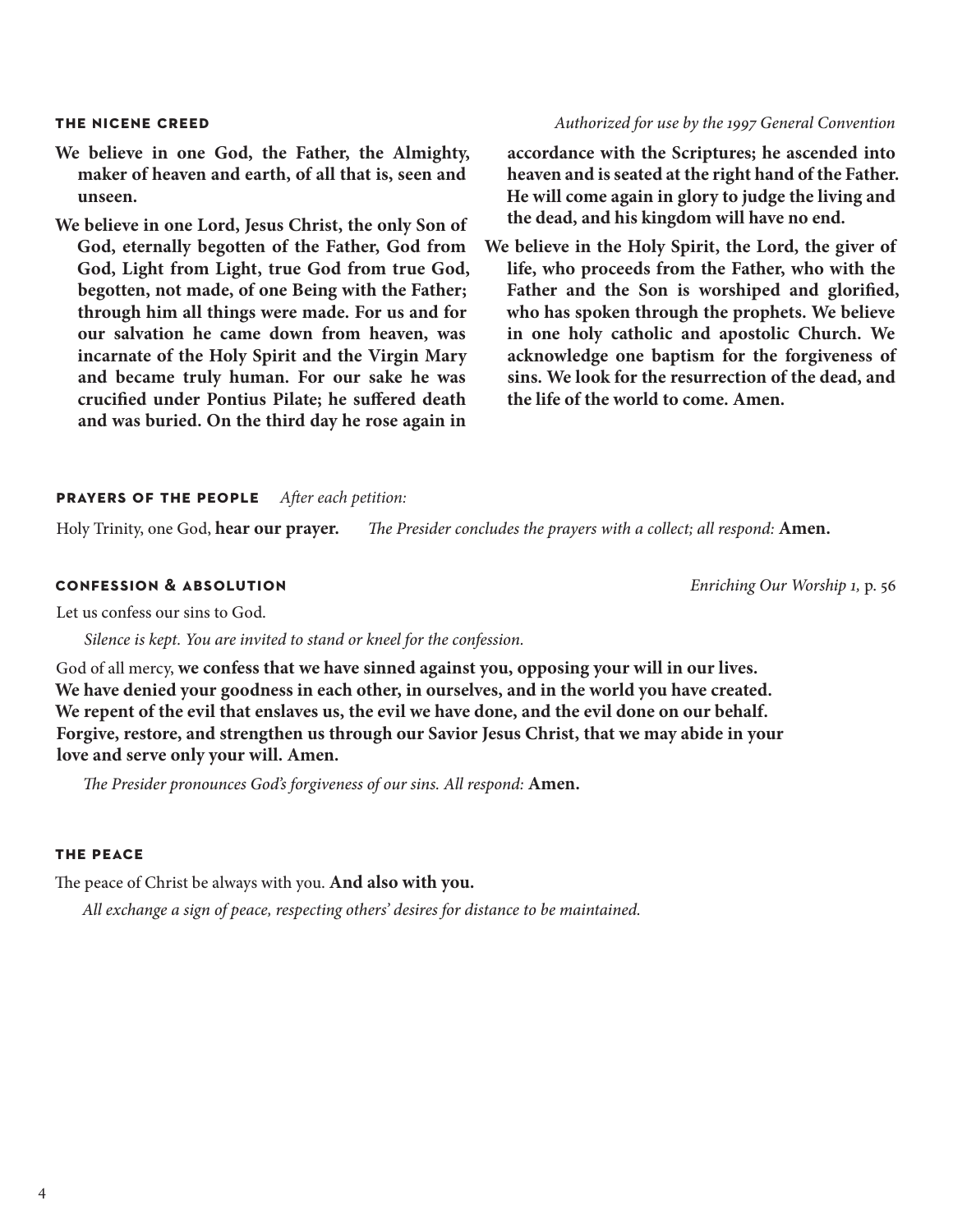#### **birthday & anniversary blessings**

*Those celebrating birthdays and anniversaries this month are invited to come forward to receive a blessing. The Assembly stands as able and joins the Presider in saying the prayers.*

#### *Birthdays:*

**Watch over your children, O Lord, as their days increase; bless and guide them wherever they may be. Strengthen them when they stand; comfort them when discouraged or sorrowful; raise them up if they fall; and in their hearts may your peace, which passes understanding, abide all the days of their lives; through Jesus Christ our Savior. Amen.**

#### *Anniversaries:*

**Loving God, in the mystery of the Holy Trinity, you reveal yourself as a community of self-giving love. We thank you for bringing us together into families. Bless we pray these couples who celebrate the anniversaries of their commitments to one another, and grant that they may grow in grace, fidelity and mutual affection all the days of their lives, through Jesus Christ our Savior. Amen.**

## THE LITURGY OF THE TABLE

#### **offertory**

*An offering of money is received. Everyone participating in Saint Mark's Cathedral's worship at this time in any way is invited to make an offering as an expression of gratitude for God's generosity. Together, our gifts make possible this community of welcome, reconciliation and service. All worshipping in person are invited to place their offering in baskets as they are passed through through the rows.* 

Links to donate to Saint Mark's online are located on the livestream page. Visit [saintmarks.org/give,](http://saintmarks.org/give) *or use the Venmo mobile app* (*@SaintMarksCathedralSeattle, or scan the code at right*)*, or visit this link on your mobile device:* <https://venmo.com/saintmarkscathedralseattle>*. If Venmo asks you for a four-digit code, enter 2076.*



**ANTHEM** *A Canon for Choir: Praise the God of all creation* words  $\&$  music: Eric H. F. Law (1992)

Praise the God of all creation. Alleluia. Praise the same God in our hearts: Alleluia.

*All stand, as able.*

**the great thanksgiving** *Eucharistic Prayer 1 Enriching Our Worship 1,* p. 57

God be with you. **And also with you.** 

Lift up your hearts. **We lift them to God.** 

### Let us give thanks to the Lord our God. **It is right to give God thanks and praise.**

You have filled us and all creation with your blessing and fed us with your constant love; you have redeemed us in Jesus Christ and knit us into one body. Through your Spirit you replenish us and call us to fullness of life.

Therefore, joining with Angels and Archangels and with the faithful of every generation, we lift our voices with all creation as we sing:



5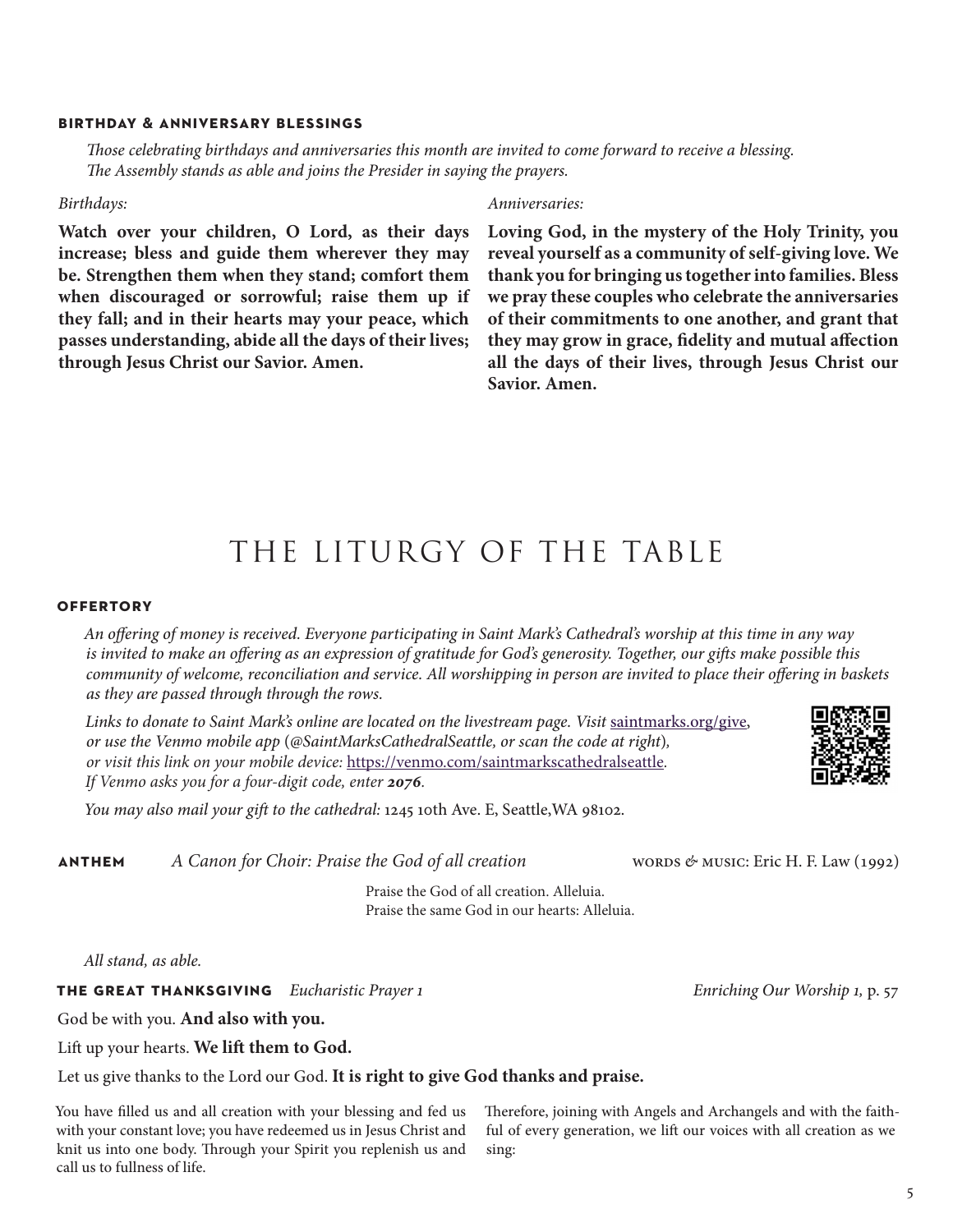#### **sanctus & benedictus** *Simple Missa Brevis* Peter R. Hallock (1924–2014)



Blessed are you, gracious God, creator of the universe and giver of life. You formed us in your own image and called us to dwell in your infinite love. You gave the world into our care that we might be your faithful stewards and show forth your bountiful grace.

But we failed to honor your image in one another and in ourselves; we would not see your goodness in the world around us; and so we violated your creation, abused one another, and rejected your love. Yet you never ceased to care for us, and prepared the way of salvation for all people.

Through Abraham and Sarah you called us into covenant with you. You delivered us from slavery, sustained us in the wilderness, and raised up prophets to renew your promise of salvation. Then, in the fullness of time, you sent your eternal Word, made mortal flesh in Jesus. Born into the human family, and dwelling among us, he revealed your glory. Giving himself freely to death on the cross, he triumphed over evil, opening the way of freedom and life.

On the night before he died for us, our Savior Jesus Christ took bread, and when he had given thanks to you, he broke it, and gave it to his friends, and said: "Take, eat: This is my Body which is given for you. Do this for the remembrance of me."

As supper was ending, Jesus took the cup of wine, and when he had given thanks, he gave it to them, and said: "Drink this, all of you: This is my Blood of the new Covenant, which is poured out for you and for all for the forgiveness of sins. Whenever you drink it, do this for the remembrance of me."

Therefore we proclaim the mystery of faith:

#### **Christ has died. Christ is risen. Christ will come again.**

Remembering his death and resurrection, we now present to you from your creation this bread and this wine. By your Holy Spirit may they be for us the Body and Blood of our Savior Jesus Christ. Grant that we who share these gifts may be filled with the Holy Spirit and live as Christ's Body in the world. Bring us into the everlasting heritage of your daughters and sons, that with Mary, Mark, all your saints, past, present, and yet to come, we may praise your Name for ever.

Through Christ and with Christ and in Christ, in the unity of the Holy Spirit, to you be honor, glory, and praise, for ever and ever. **AMEN.**



*The Hymnal 1982* #s-148, adapt. Mason Martens (b. 1933) © 1971 by Mason Martens.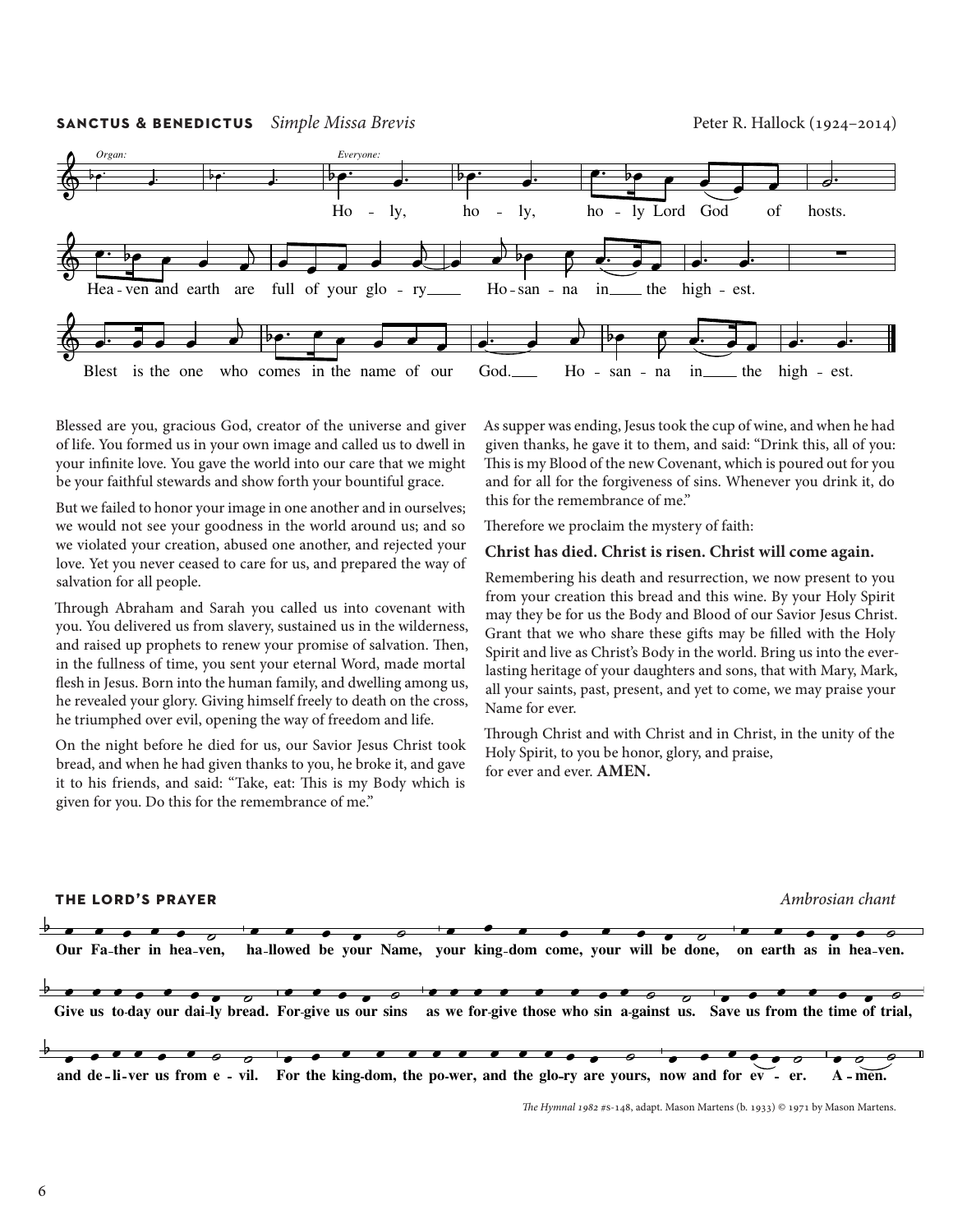*In silence, the Presider breaks the consecrated bread.*

**the breaking of the bread** *The disciples knew the Lord Jesus* Mode 6 melody; adapt. Mason Martens (b. 1933) *The cantor sings the antiphon, all repeat. The cantor sings the verses, all repeating the antiphon as indicated.*



*The Hymnal 1982* #s-167, ©1971 by Mason Martens.

*Verse:* The bread which we break, alleluia, is the communion of the body of Christ. **ANTIPHON**

*Verse:* One body are we, alleluia, though many we share one bread. **ANTIPHON**

#### **invitation to communion**

The Gifts of God for the People of God.

*All may be seated for the time of Communion. All seeking God are welcome at Christ's Table.* 

*Please follow the directions of the Liturgical Ministers. Bread and wine are distributed at standing stations at the head of three aisles. The bread will placed into your outstretched palm taking care not to touch your hand. If you prefer a gluten-free wafer, simply ask for one at the time of Communion. If you wish to receive a blessing instead, please cross your arms in front of your chest.*

*Intinction (dipping the bread in the wine) is not available at this time. If you do not wish to drink from the common cup, please cross your arms in front of your chest as you pass by the chalice. The full grace of the sacrament is received with only the bread.*

**voluntary** *Organ improvsation*

**hymn 512** *Come, gracious Spirit ◆ The Hymnal 1982* tune: *Mendon* **TUNE:** *Mendon* 

*The assembly is invited to remain seated for a period of silence, contemplating the gifts of God given and received. Please stand, as able, when the Presider stands and returns to the Altar.*